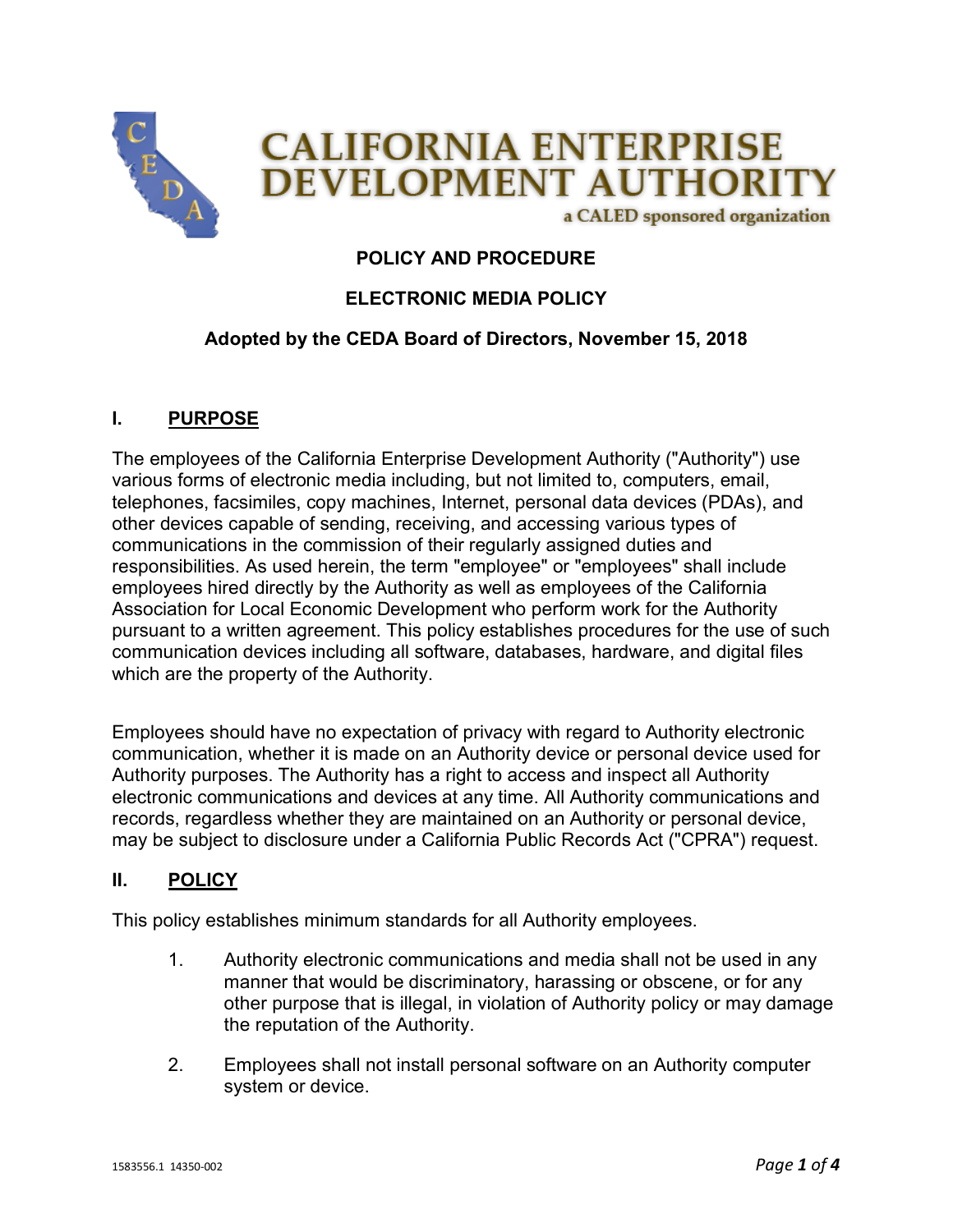- 3. All electronic information created by any employees using any means of Authority electronic communications is the property of the Authority and remains the property of the Authority.
- 4. Personal passwords may be used for purposes of security, but the use of a personal password does not affect the Authority's ownership of the electronic information. The Authority may override all personal passwords, if necessary, for any reason.
- 5. The Authority reserves the right to access and review electronic files, email messages, text messages, telephone messages, mail, and digital archives. The Authority also reserves the right to monitor the use of Authority electronic communications, as necessary, to ensure that no misuse or violation of Authority policy or law occurs.
- 6. Employees are not permitted to access the electronic communications of other employees or third parties unless directed to do so by Authority management.
- 7. No employee shall install or use anonymous or personal email transmission programs or encryption of email communications, except as specifically authorized by Authority management.
- 8. Access to the Internet, websites, and other types of Authority authorized communication software (e.g., email) is to be used for Authority related business only.
- 9. Employees shall only send emails or other electronic communication regarding Authority business using Authority issued or approved communication media or devices.
- 10. Employees shall not use Authority web pages for personal or commercial reasons and shall not establish any links to the Authority's website without the Authority's approval.
- 11. Employees shall not copy or download data or programs for personal or commercial use from any Authority computer, device, program or Internet access.
- 12. No personal electronic communication device shall be connected to the Authority's network without prior Authority approval.
- 13. Personal use of Authority facsimile and copy machines should be minimal.
- 14. Personal phone calls using Authority telephones should be minimal. The Authority shall be reimbursed for any long distance or other charges resulting from personal phone calls.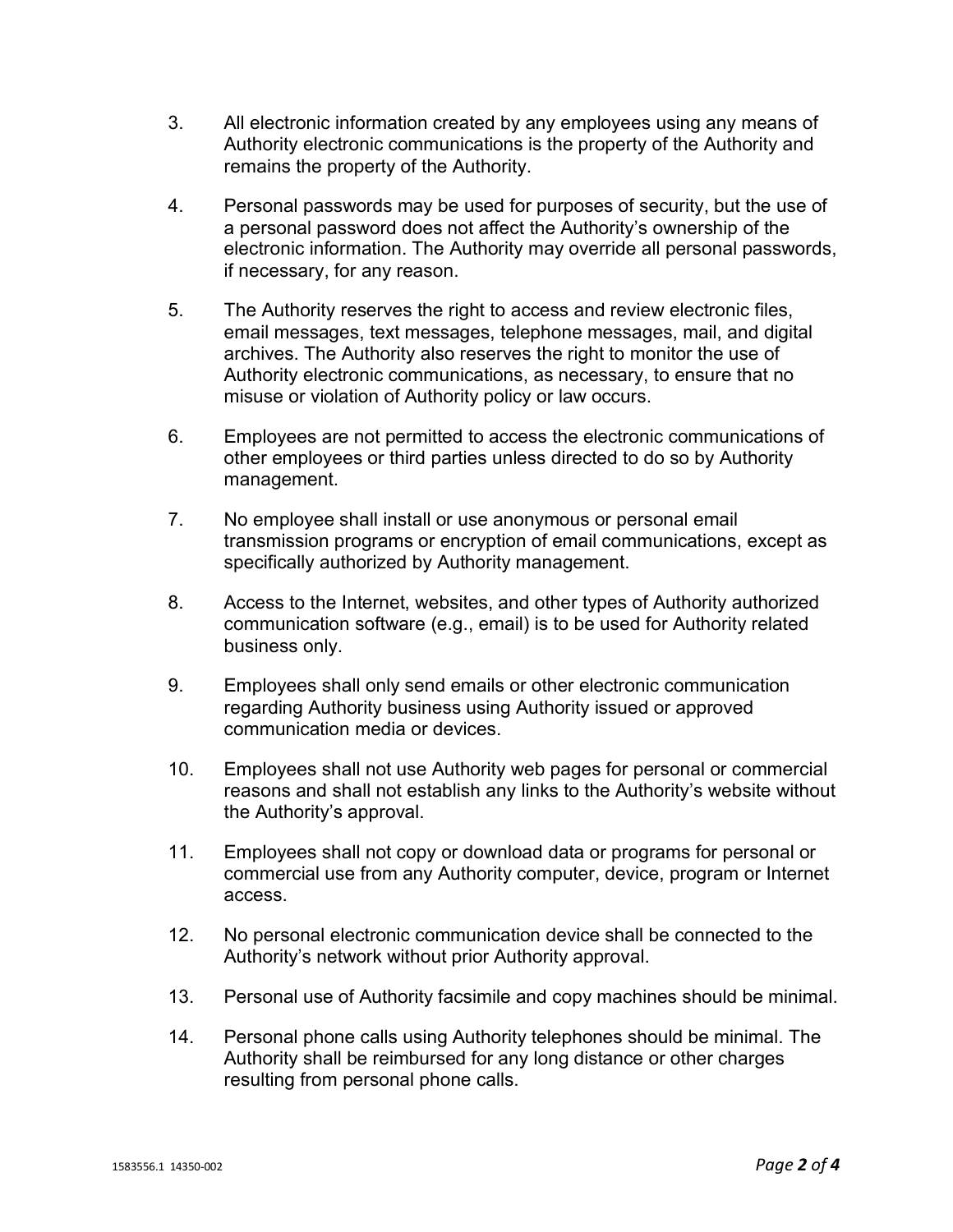- 15. All text-based communication, including email, is subject to the Authority's record retention policies and procedures. This includes Authority communications and records retained on a personal communication device.
- 16. All text-based communication, including email, containing information related to Authority business may be subject to disclosure under a CPRA request. This includes communications made, received, or retained on Authority or personal mobile electronic devices used for Authority purposes.
- 17. Employees are required to conduct a good faith search of any Authority records responsive to a CPRA request. The search will include inspection of all of the employee's Authority and personal accounts and devices that are used to conduct Authority business.

### **III. REVIEW OF DEVICES IN RESPONSE TO A CALIFORNIA PUBLIC RECORDS ACT REQUEST**

Upon receipt of a CPRA request, Authority management will identify employees who may have responsive documents. Those employees are required to search for documents in response to a CPRA request in good faith. The employee's search will include Authority devices and accounts and any personal accounts and devices the employee uses to conduct Authority business. The employee alone will be responsible for searching his or her personal accounts and devices. To comply with the law and to protect the privacy of its employees, the Authority will take the following steps:

- 1. Identify the employee(s) who may have documents relevant to the request.
- 2. Communicate the scope of the request to those employees.
- 3. Request that the employee(s) search his or her personal files, accounts, and devices for materials responsive to the request.
- 4. If an employee(s) wants to withhold documents that could be potentially responsive to the request, the employee may submit an affidavit to the Authority and a reviewing court, if applicable, that states why the documents are a personal record and not a public record.

## **IV. ACCOUNTABILITY**

Employees violating this policy are subject to disciplinary action.

All Authority employees are required to read and familiarize themselves with the Electronic Media Policy and the Mobile Electronic Device and Use Policy. Because changes or modifications may be made to these policies as technology evolves, it is